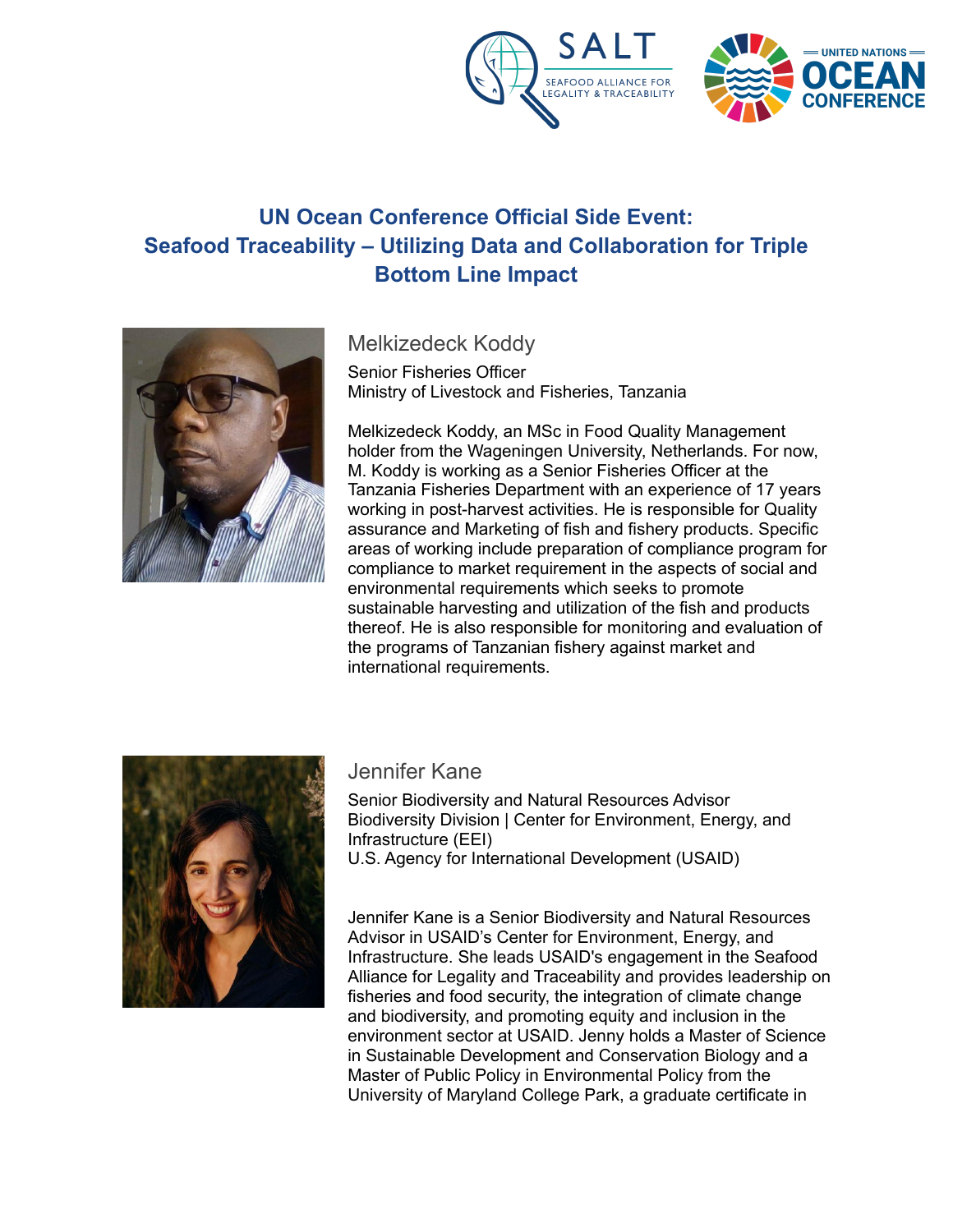



science communication from the University of California Santa Cruz, and a Bachelor of Science in Biology and Visual Art from Brown University.

## Jenny Barker

Chief of Party Seafood Alliance for Legality and Traceability (SALT)

As the Chief of Party of SALT, Jenny leads the public-private partnership with USAID, Walton Family, Packard, and Moore Foundations. With 17 years' experience in the public and private sector managing international programs, Jenny was the Director of the USAID-funded Global FISH Alliance (G-FISH) from 2009-2014 bringing diverse stakeholders together to identify solutions for better fisheries management in the developing world. Jenny has implemented fisheries management programs in Honduras, Mozambique, and Cambodia. With a Masters in Public Administration from George Washington University, Jenny has implemented international health, education, and environment projects in 10 countries globally. Jenny is a systems thinker who focuses on participatory processes to promote social change on a large scale.



## Nina Rosen

Project Manager Seafood Alliance for Legality and Traceability (SALT)

As Project Manager, Nina provides support for the Seafood Alliance for Legality and Traceability (SALT) and Traceability Division. Nina's work connects the efforts of the SALT project – a global alliance to share seafood traceability knowledge – to those of the Traceability Division. She focuses on engaging stakeholders throughout the supply chain to prevent illegal, unreported, and unregulated (IUU) catch from entering the market by sharing traceability solutions and guidelines. Prior to joining FishWise, Nina worked at the intersections of science communication, fisheries, and research coordination. She has experience working with small-scale fishers during her past research with the Gulf of California Marine Program in order to understand how co-management strategies provide structure to sustain marine resources and livelihoods. Nina holds a Bachelor of Science in Oceanography from Humboldt State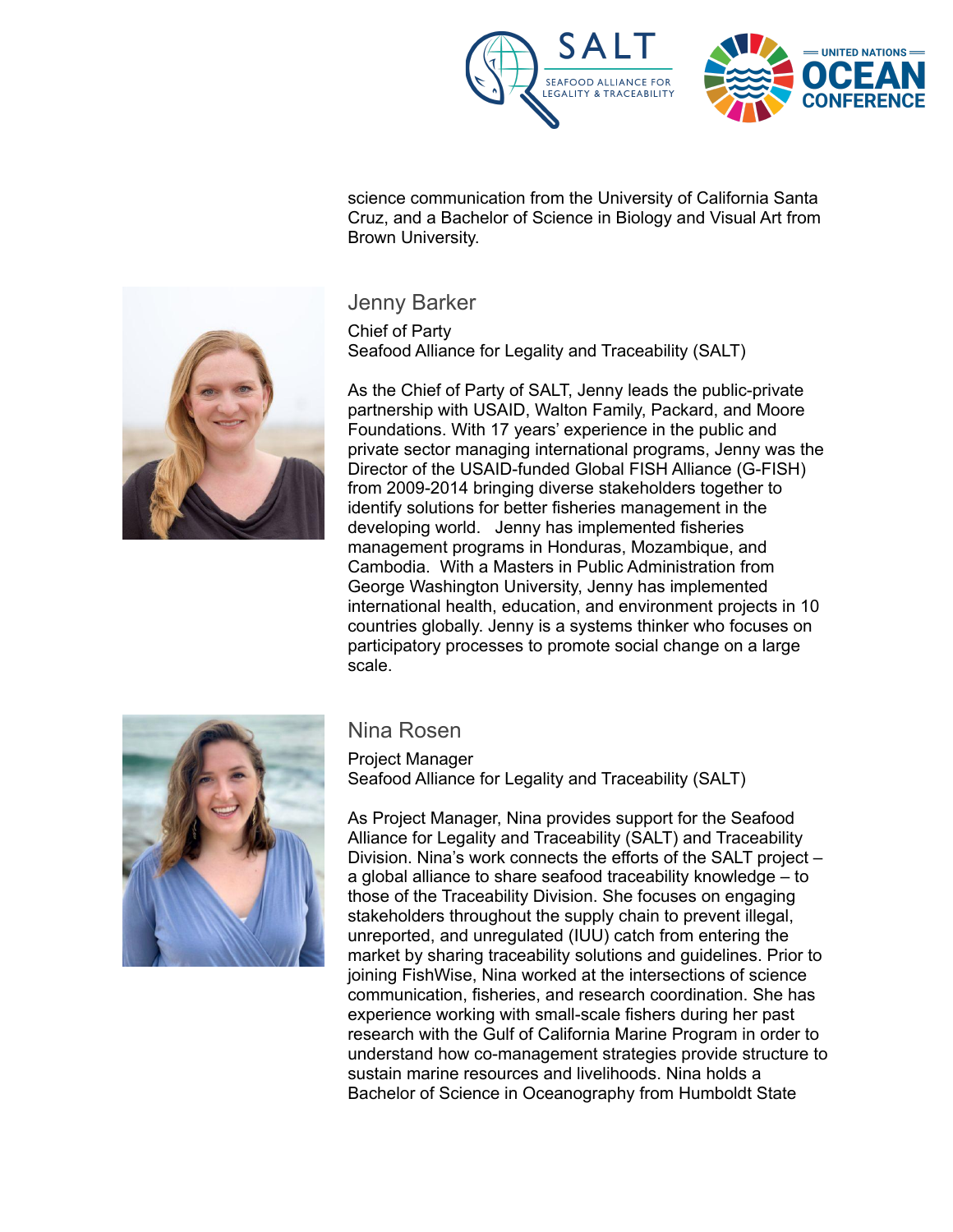

University, a Master of Advanced Studies in Marine Biodiversity and Conservation from Scripps Institution of Oceanography, and is an AAUS scientific diver. Nina's interdisciplinary background gained through academic and professional experiences allow her to view seafood security through an environmental, economic, and social lens.



Jerry Mang'ena

Co-founder and Executive Director Aqua-Farms Organization

Jerry Mang'ena is a co-founder and Executive Director of Aqua-Farms Organization [\(www.afo.or.tz](http://www.afo.or.tz)) and a Marine Biologist from Tanzania. Jerry has 5 years of experience in community-based activity of the fisheries and aquaculture. Most of his work is centered on coastal communities on sustainable utilization of the fisheries and aquaculture resources as a means of reducing hunger, poverty and adapting to the changing climate. He is a trained business coach of Climate Launch Pad (https://climatelaunchpad.org/) and Teaches at the School of Aquatic Sciences and Fisheries Technology of University of Dar es Salaam (UDSM), a Climate Reality Leader, a Global Shaper and Mandela Washington Fellow. In this project of e-traceability, Jerry consults on the stakeholders engagement and mapping, codesiging and development of a strategy for application of the Seafood Traceability Principles & Pathway on octopus fishery at Kilwa. You can connect at with him at LinkedIn <http://linkedin.com/in/jerry-mang-ena>



Yahya Ibrahim Mgawe Tanzania Technical Advisor

Seafood Alliance for Legality and Traceability (SALT)

Yahya has over 35 years of experience in the fisheries sector. He has spent most of his time providing fisheries education and training in his home country, Tanzania, and in other countries. Yahya is a retired Chief Executive of the Fisheries Education and Training Agency (FETA), and the current Board Chairperson of Tanzania Fisheries Research Institute (TAFIRI). Also, he chairs the National Task Team for implementation of the SSF Guidelines in Tanzania. His main areas of specialization are fisheries technology, resource management,